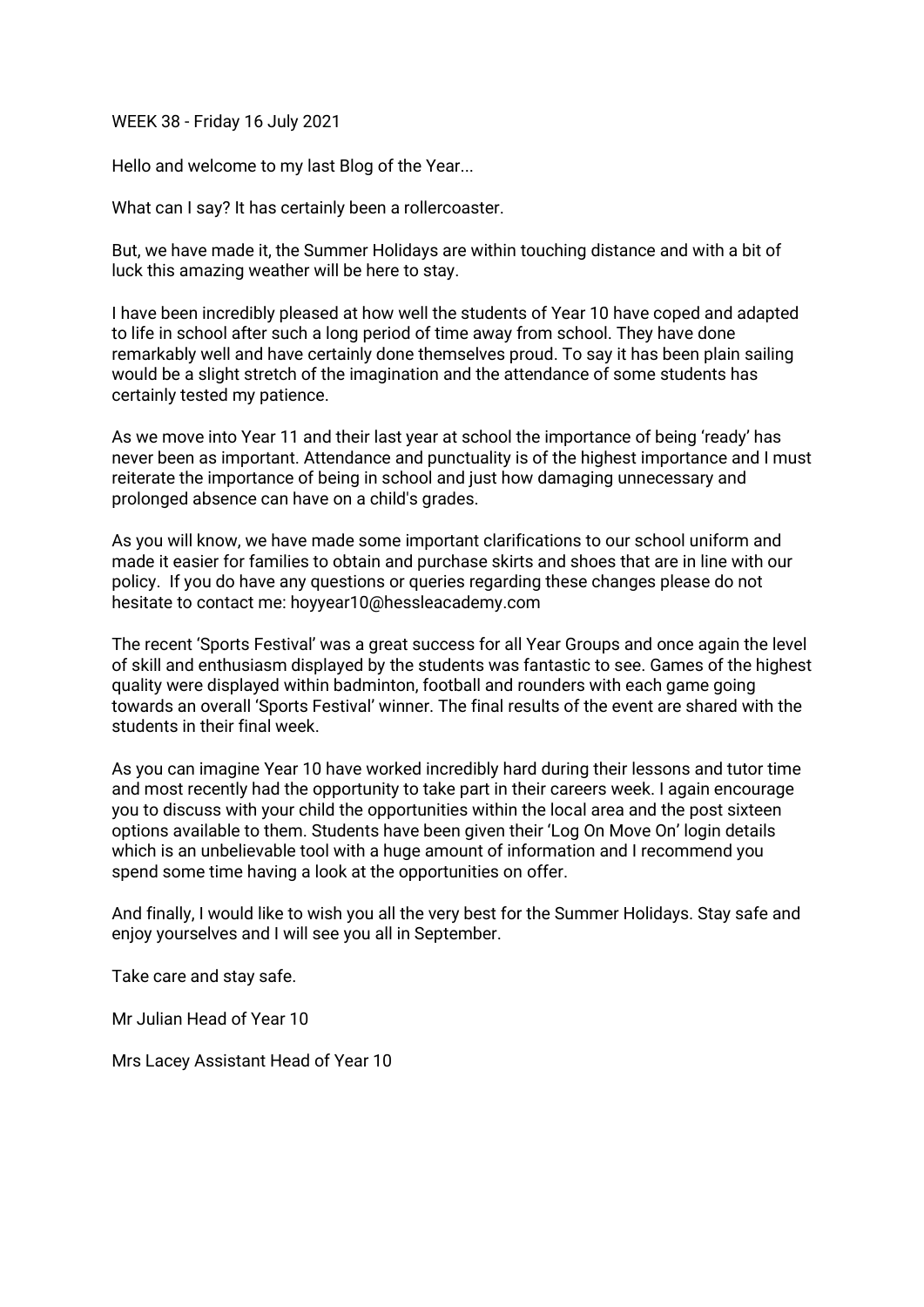WEEK 36 - Friday 2 July 2021

Hello and welcome to this week's Year 10 Blog.

To say these last couple of weeks have been a whirlwind of activities for Year 10 would be a huge understatement!

First came the end of year assessments followed closely by a hugely successful careers week which saw students attending a number of career based lessons.

During this testing period students have completed a number of assessments within each subject area, with the first results to be returned as early as next week. Not only do these assessments allow students to gain a greater understanding of their subject knowledge but also serve as practice for their GCSE's next year.

This week the students of Year 10 have participated in a Careers and Post Sixteen Week which aimed to provide crucial careers based information and raise their awareness of what options are available to them as they move ever closer to their final year. Students also had the opportunity to develop a CV, participate in virtual careers talks, and listen to talks on apprenticeships, colleges and sixth forms.

Students were also reintroduced to Log On move On an online careers information advice and guidance website based within Hull and the East Riding. 'LOMO' is a fantastic tool which has a wealth of information and each student has a unique username and password and I encourage you to discuss the website and the information within the site.

During the assemblies this week I spoke about the importance of 'Acting Early', 'Being Ready', and 'Reducing Pressure'. I am under no illusion that this has been a tough period of time for everyone, particularly students and encouraging students to talk about their future and what they would like to do/study after Year 11 will help alleviate pressure next year, as well as providing a target to aim for.

As I mentioned in my last Blog, I am a big believer in the importance of forward planning and being prepared. If you are concerned about your child or you have any questions please do not hesitate to contact me: [hoyyear10@hessleacademy.com](mailto:hoyy10@hessleacademy.com)

Within Tutor Time students across the school have been shown infographics highlighting the subtle improvements to the uniform policy for September. Information and guidance has also been sent home and I ask that you familiarise yourself with the uniform policy before buying any new items of school clothing.

Throughout the remaining weeks of term students will continue to discuss the improvements to the uniform policy with further information being sent home to parents and carers.

Take care and stay safe.

Mr Julian Head of Year 10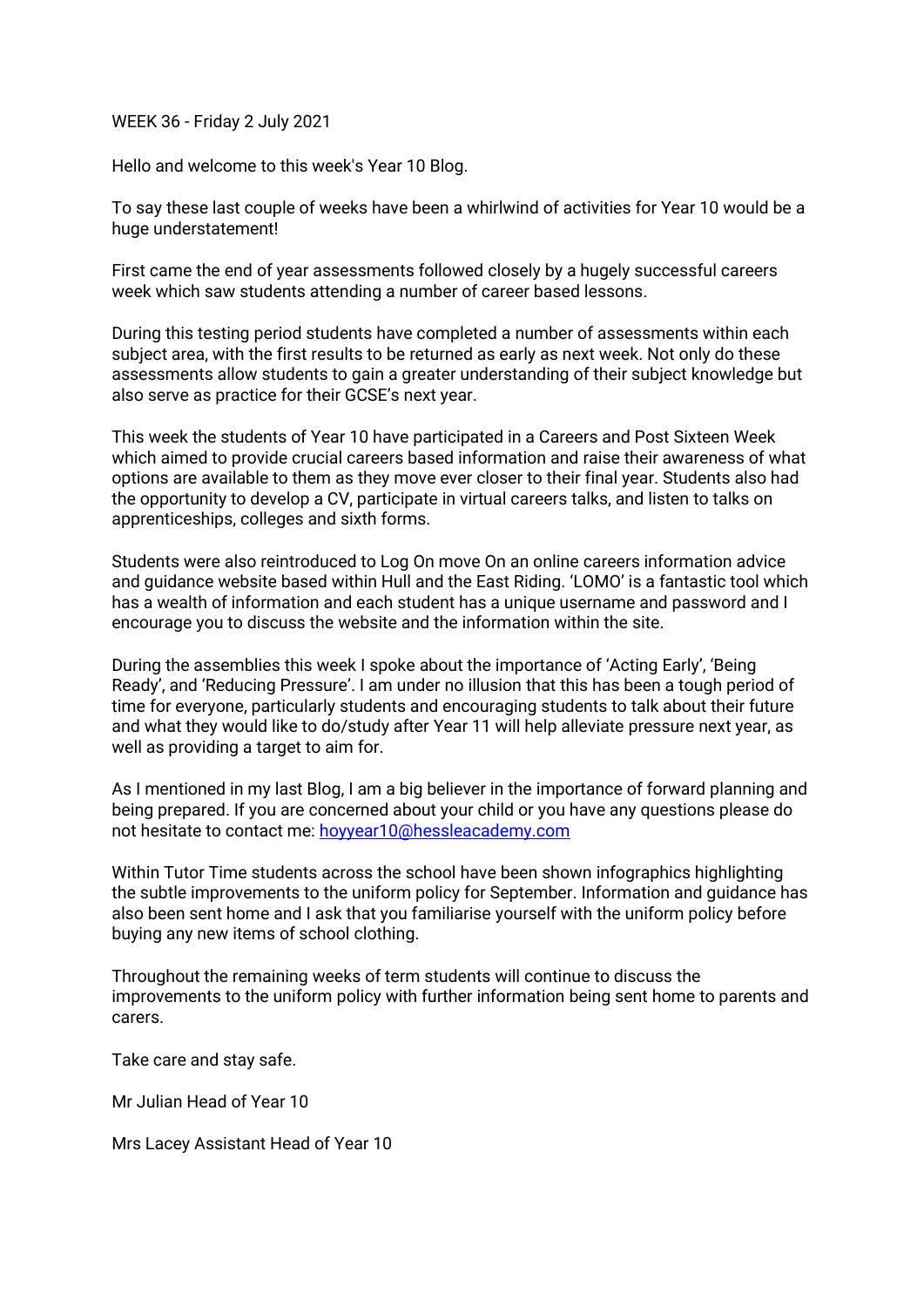WEEK 34 - Friday 18 June 2021

Hello and welcome to this week's Year 10 Blog.

Next week sees the Year 10 students start their End of Year Assessments and the opportunity for them to showcase their subject knowledge as well as highlighting any areas which may require some additional attention.

Over the past couple of weeks it has been fantastic to see so many Year 10 students taking advantage of the numerous after school revision sessions and those seeking extra guidance and advice from their teachers.

Information has been shared with the students explaining which revision guides are available and which guides may be beneficial in their future revision. I would certainly recommend encouraging your child to think about 'revision' and how prepared they are. I am a big believer in the benefit of forward planning and being prepared.

If you are concerned about your child or you have any questions please do not hesitate to contact me: hoyyear10@hessleacademy.com

With the serious risk of sounding like a stuck record, I must once again mention 'attendance' and I urge you to discuss the importance of having 'good' attendance and how damaging missed days can have on your child's knowledge. 'Lockdown 1, 2 and 3' has inadvertently caused large periods of time away from the classroom and now more so than ever your child needs to be in front of their teachers.

In the final Summer Term Mrs Lacey and I will be meeting groups of students highlighted as potentially having 'lower than hoped for attendance', to discuss ways in which we can support them further.

I look forward to feeding back to you how the End of Term Assessments went in the next Year 10 Blog.

Until then, take care and stay safe.

Take care and stay safe.

Mr Julian Head of Year 10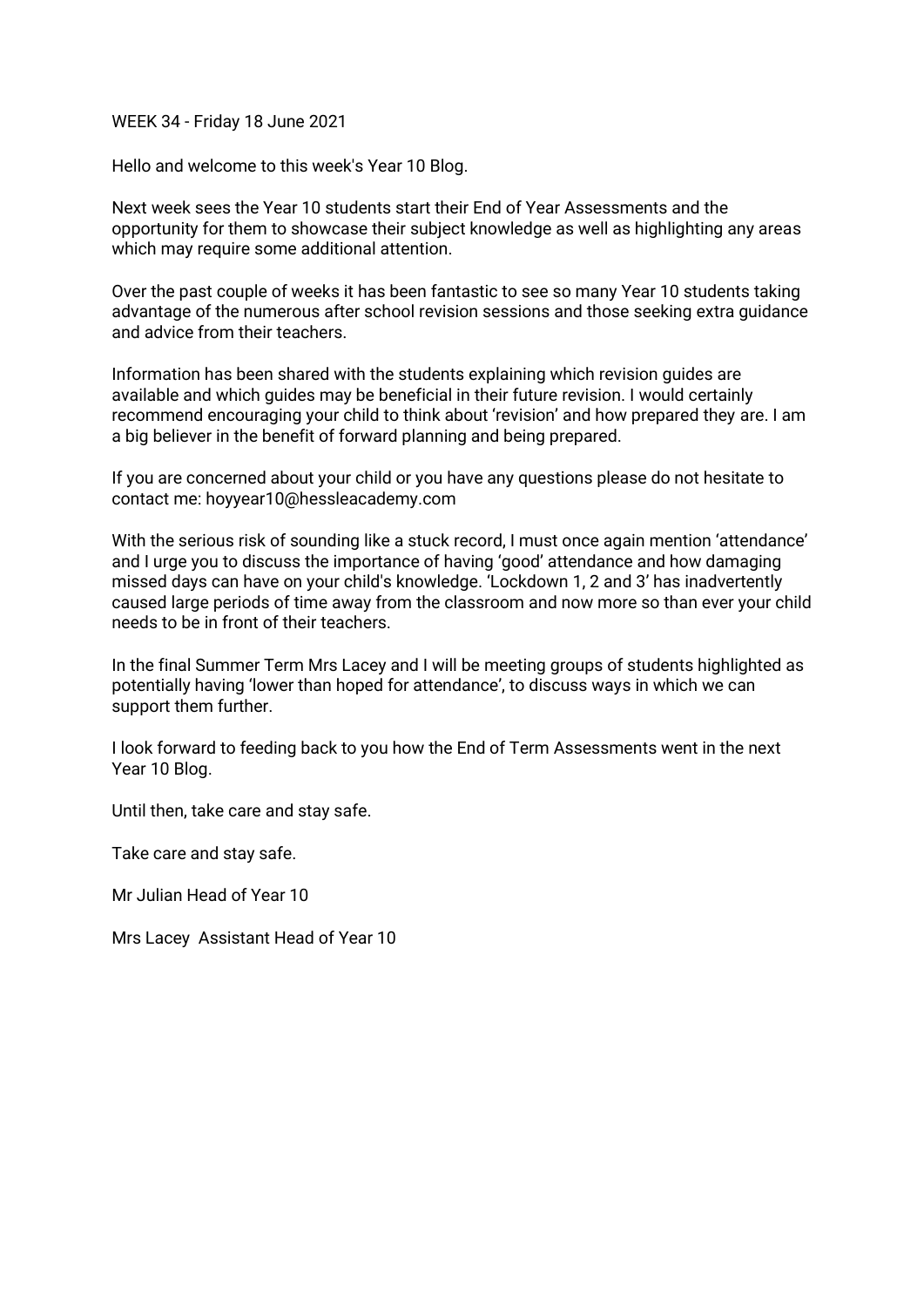WEEK 32 - Friday 28 May 2021

Hello and welcome to the last Year 10 blog of the term.

This is it! The Year 11's have completed their Assessments and we start to see a shift in preparing the Year 10's for their final year in school! I think you will agree that it seems like only yesterday they were in Year 9....where did that time go?!

Over the past week there has been a real focus on 'Kindness' and what it means to be kind.

The simple act of being kind is (it seems) so easy to forget, and yet it is something so easy to put into place. As a year group we have urged the students of year 10 to consider what it means to be kind and what simple acts of kindness they could implement into their daily lives.

With the students on the verge of 'officially' becoming year 11 we often see a huge growth in maturity of our students throughout the summer holidays and with that the ability to appropriately deal with negative situations, their resilience and kindness towards each other does improve and grow.

We are very proud at how well the vast majority of Year 10's have settled back into 'school life' and this new way of operating. They have done themselves and their families proud, and deserve a huge 'well done!'.

It has been a fast and furious return to school and Mrs Lacey and I are both certainly ready for a holiday! We look forward to seeing the students again on Monday 7 June.

Have a restful Holiday and as always, If you are concerned about your child or you have any questions please do not hesitate to contact me: [hoyyear10@hessleacademy.com](mailto:hoyyear10@hessleacademy.com)

Take care and stay safe.

Mr Julian Head of Year 10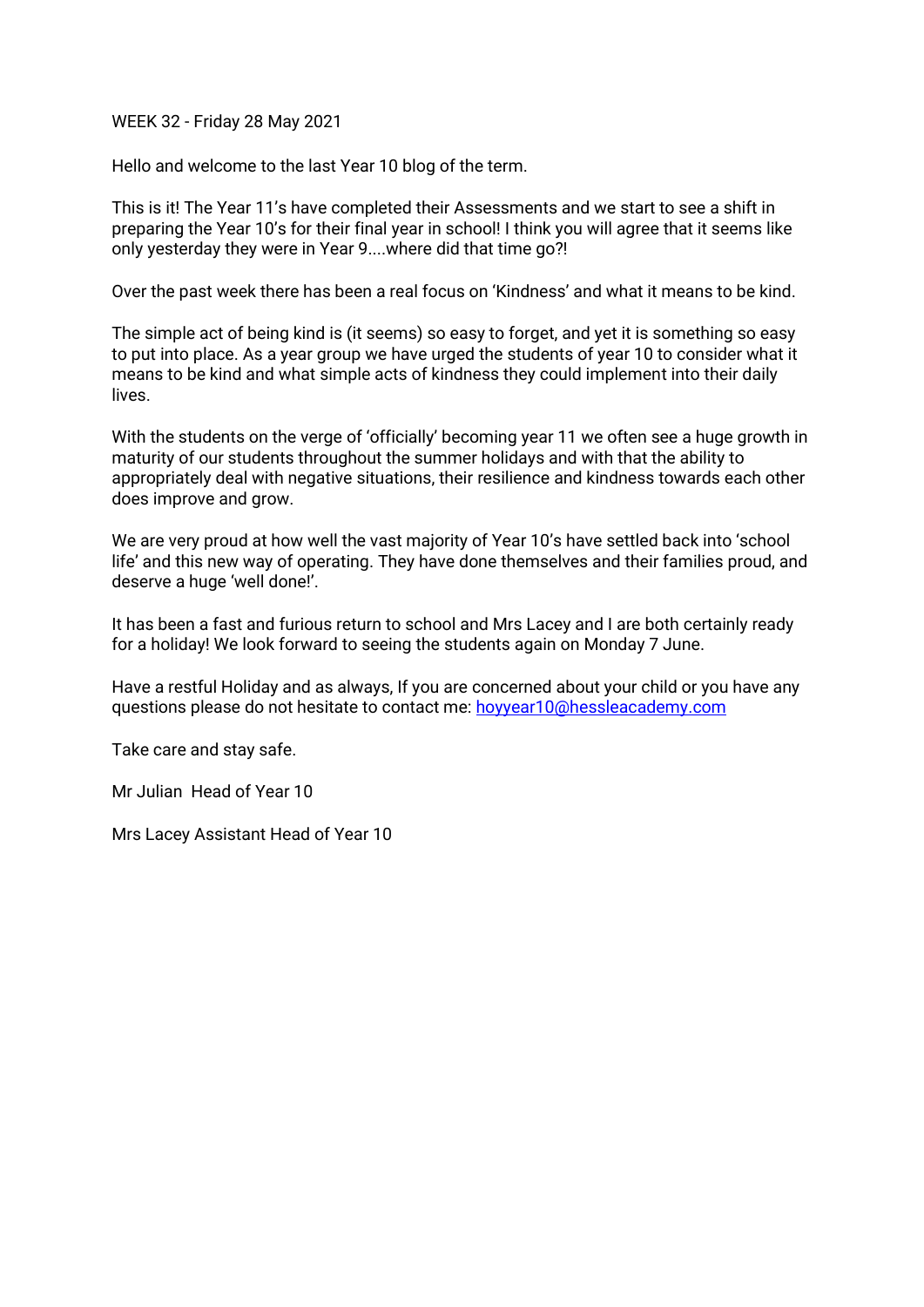WEEK 30 - Friday 14 May 2021

Hello and welcome to this week's Year 10 Blog.

Over the past week we have been focusing on one of the Hessle values - Resilience.

What is resilience? The Oxford English Dictionary defines resilience as, "The capacity to recover quickly from difficulties; toughness" but I ask, "is it more than that?" I believe so.

Here at Hessle we interpret resilience as "being determined, not giving up when things get tough. To persevere, even when the odds are stacked against you. Having the understanding that learning and life can be hard, but we persevere".

Being resilient is integral for your child to be able to cope with life's ups and downs, and young people who are resilient are much better at coping with difficult situations, having that ability to 'bounce back'.

The resilience shown by so many of the young people within Year 10 over the past fourteen months has been incredible. They (we all) have been through so much and we can not underestimate the importance of continuing to support our young people. We can not always prevent our children from experiencing tough times but we can certainly give them the tools to meet adversity with resilience and stoicism.

As we say goodbye to the Year 11s and the focus shifts onto preparing the Year 10s for their final year in school, being ready and having resilience is going to be paramount.

If you are concerned about your child or you have any questions please do not hesitate to contact me: hoyyear10@hessleacademy.com

Take care and stay safe.

Mr Julian Head of Year 10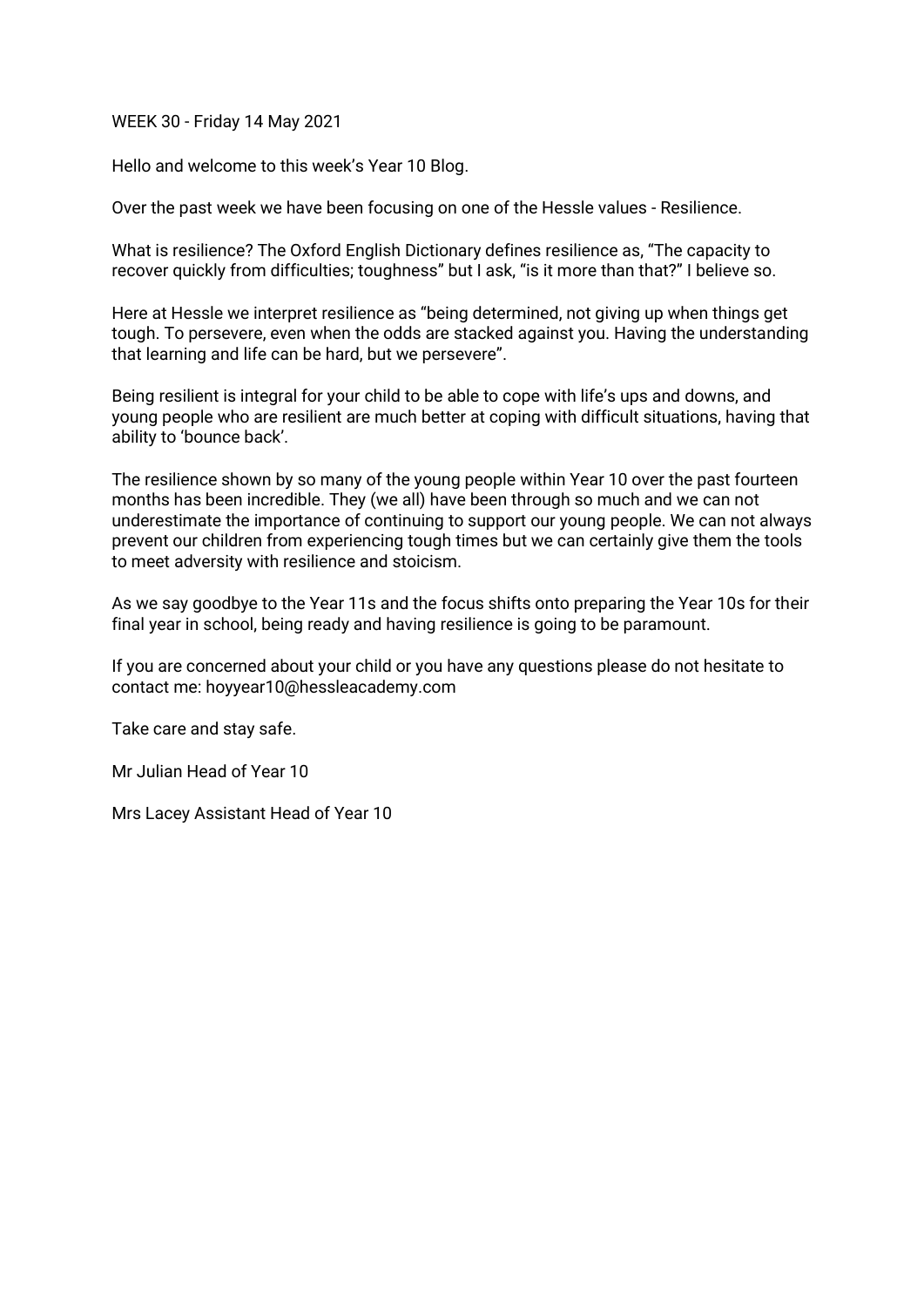WEEK 28 - Friday 30 April 2021

Hello and welcome to the Year 10 Blog.

Manners, Respect, Communication and Peer Relationships.

These are keywords and topics which I believe are of the utmost importance. Over the next few weeks we will continue to look at these topics in detail and will have, for the first time in a long time, a Year Group Assembly. Unbelievably, it has been over a Year since I have held an assembly and I look forward to being able to stand in front of my Year Group and talk about these topics (albeit staggered and with reduced numbers - but it is a start!).

It is always pleasing to hear a "good morning", or a "how are you, sir?" first thing in the morning and I am always impressed with the manners displayed by my Year Group. It is funny that something as simple as a 'smile' or a cheery "good morning" can brighten someone's day.

With so much negativity and pain displayed within the media it is often hard to see all the good and positive things that are also happening, and how these individual acts of kindness can have such a positive impact on others.

Once again I must ask that you reiterate the importance of wearing a face covering, washing hands regularly and remaining within their year group bubbles. Over the past week, I have noticed for the first time students requesting to have a replacement face mask and even providing face masks for those that have forgotten to bring their own. As you can imagine this is not sustainable and I again ask that you remind your child/children to bring their own face mask.

Take care and stay safe.

Mr Julian Head of Year 10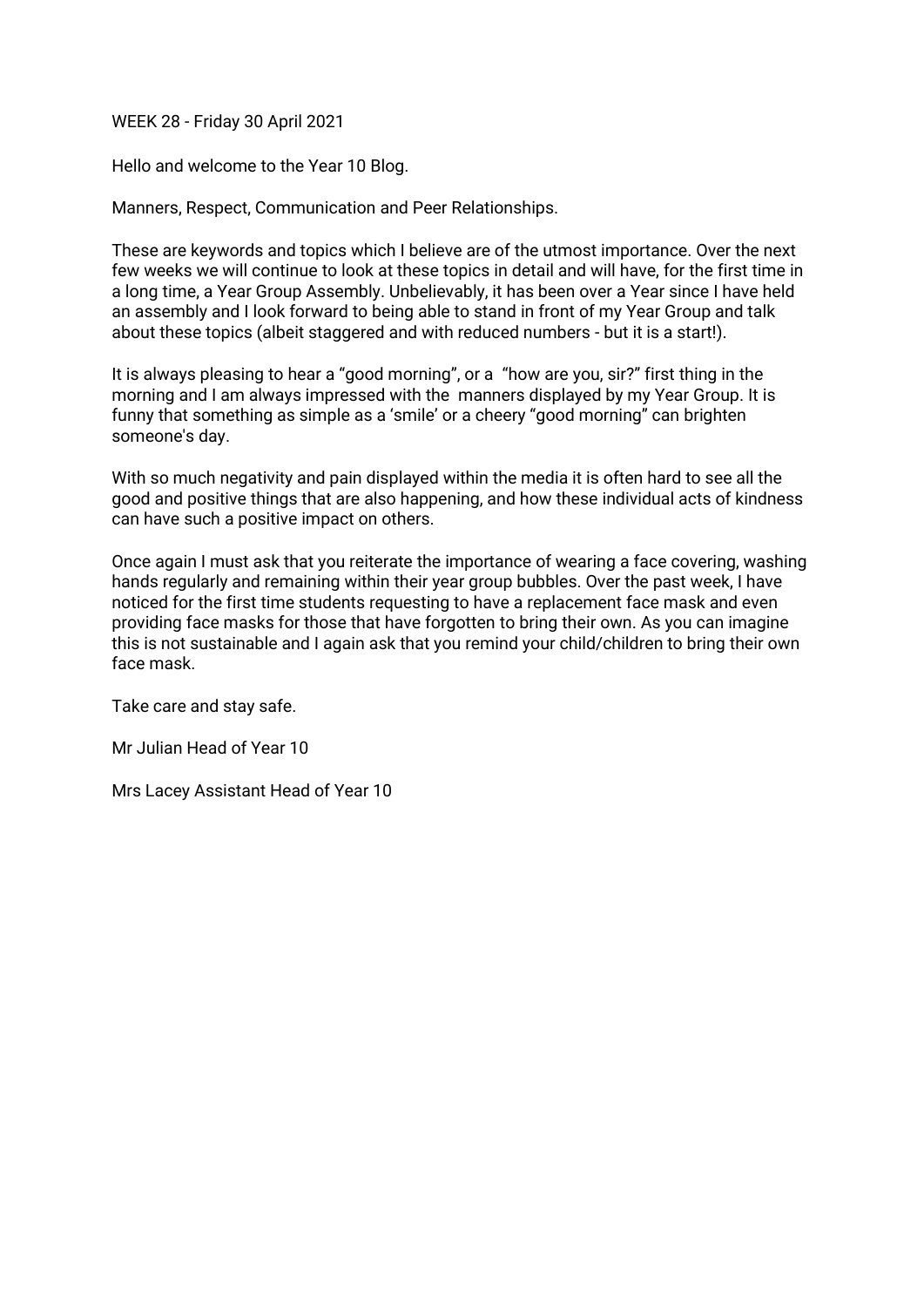## WEEK 26 - Friday 16 April 2021

## **Hello and welcome to this week's Year 10 Blog.**

This week the Nation reached the long awaited milestone and the first steps to the full reopening of our shops and infrastructure, and with the sun shining it felt 'almost' normal.

The Year 10s have continued to impress me with their positive attitude and behaviour and have responded well to the new procedures put into place at the end of the last lock down. It has also been great to see so many Year 10s taking part in the Lateral Flow Device (LFD) testing to help keep both themselves and others safe.

Please continue to remind your son or daughter about the importance of following the school uniform policy, having the correct equipment (planner, stationary and face mask) as well as being punctual. Students are expected to be on the school site no later than 08:30.

Over the past two weeks, the Year 10s have continued with their careers interviews which once again provides the young people with the opportunity to focus on their potential post sixteen careers pathway and future employment. Can I ask that you encourage your son or daughter to have a conversation about their career choices and the large number of opportunities available to them within the local area.

With the Year 11s starting their final weeks of schooling it is a timely reminder that in the not so distant future the Year 10s will be moving into Year 11 and the start of their final year in school. If you have any questions or concerns about this 'next step' please do not hesitate to contact me on the email below.

As always, communication is crucial, and as we continue to move towards the end of Year 10, I believe that by maintaining communication we will be able to best help the young people. If you have any questions or concerns please do not hesitate to contact me via the school number or the following email: hoyyear10@hessleacademy.com

Take care and stay safe.

Mr Julian Head of Year 10